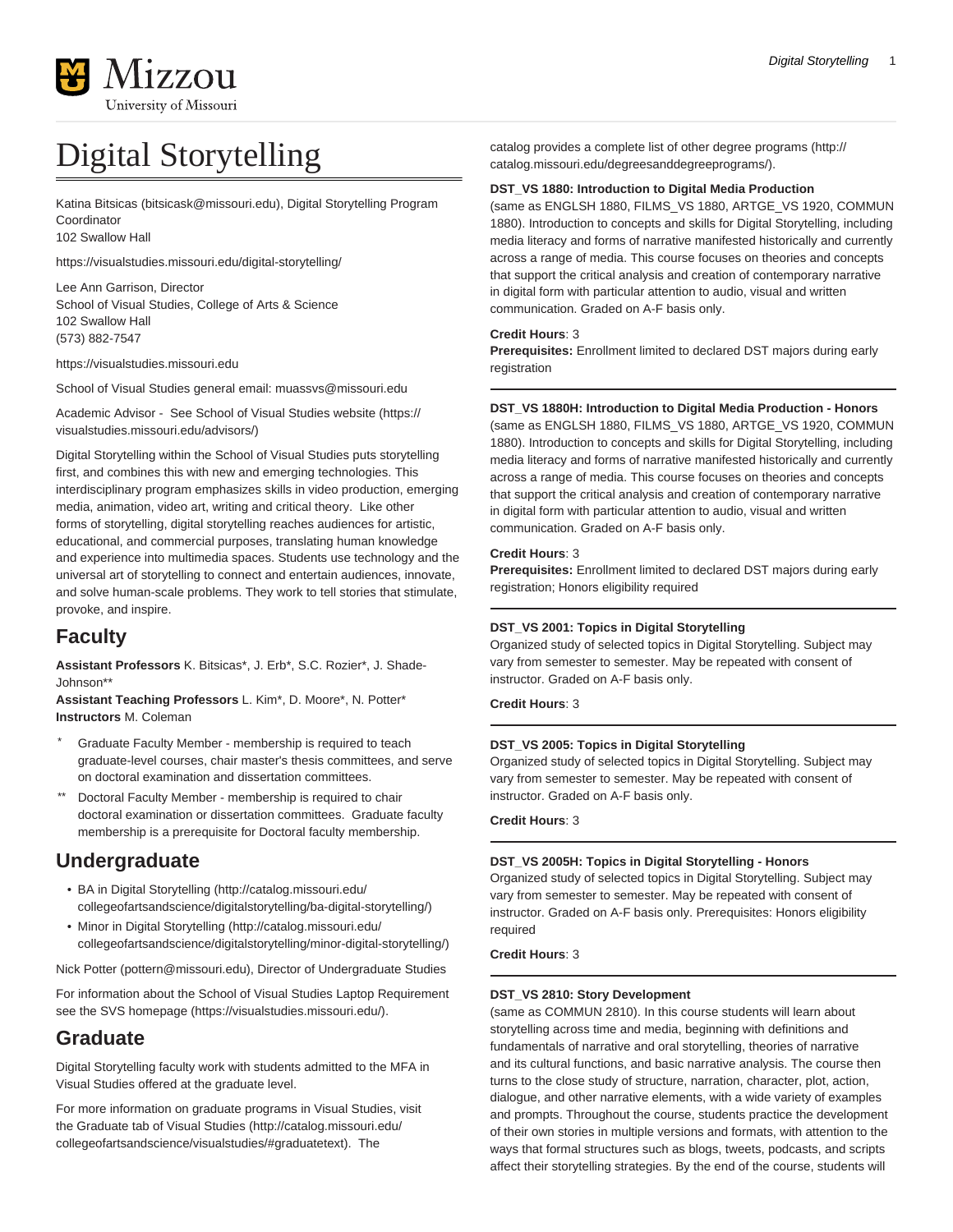

produce a short shooting script or equivalent project ready for production. Thus, the course functions as preparation for audio-visual production courses in Film Studies, Media Studies, Film and Media Arts, and Digital Storytelling degree programs. Graded on A-F basis only.

### **Credit Hours**: 3

**Prerequisites:** Enrollment limited to declared DST majors during early registration

### **DST\_VS 2820: Immersive Storytelling**

(same as THEATR 2220). This class introduces the student to the basic principles of immersive theatre and immersive storytelling. Students learn about the history, practice, theory, and critical issues related to immersive theatre and immersive storytelling, including performance art, environmental theatre, happenings, interactive theatre, site specific performance, installation art, video art, projection art, multimedia, intermediality, mediatization, 3D video, 360 video, augmented reality, virtual reality, and mixed reality. Projects provide opportunities for experiences in immersive theatre and immersive storytelling.

# **Credit Hours**: 3

**Recommended:** DST\_VS 1880

# **DST\_VS 2830: Video Art I**

Video as a fine art form intersecting with sculpture, experimental filmmaking, and Internet culture. Theoretical and historical knowledge is integrated with studio practice. Students create video works in Adobe Premiere Pro, demonstrating technical ability and aesthetic vision. Graded on A-F basis only.

### **Credit Hours**: 3

**Prerequisites:** DST\_VS 1880, FILMS\_VS 1880, ENGLSH 1880 or ARTGE\_VS 1920

# **DST\_VS 2860: Film Themes and Genres**

(same as ENGLSH 2860, FILMS\_VS 2860). Topics (e.g. film noir, African-American filmmakers, food and film, the western) announced at time of registration.

**Credit Hours**: 3 **Prerequisites:** ENGLSH 1800 or FILMS\_VS 1800 **Recommended:** ENGLSH 1000

# **DST\_VS 2880: Digital Storytelling Production I**

(same as ENGLSH 2880, COMMUN 2880). Digital Storytelling Production I teaches agility with digital video technology through applied experiences. Assignments in digital video production emphasize how video narratives are created and how images and audio enhance the structure, mood, and theme of the narrative. Instruction will focus on planning a video production and developing the tools and practices in lighting, sound recording, image capturing, and editing. Graded on A-F basis only.

### **Credit Hours**: 3

**Prerequisites:** DST\_VS 1880 or ENGLSH 1880 or FILMS\_VS 1880 or ARTGE\_VS 1920 or consent of instructor. Enrollment limited to declared DST majors during early registration

# **DST\_VS 2885: Digital Storytelling Animation Production I**

(same as ENGLSH 2885). Introduction to all aspects of digital animation and elements of the 3D computer animation production pipeline, including story drafting and production planning, polygonal modeling and texturing, rigging, key framing, lighting, compositing rendered images, and editing into a short finished film. Graded on A-F basis only.

### **Credit Hours**: 3

**Prerequisites:** DST\_VS 1880 or ENGLSH 1880 or FILMS\_VS 1880 or ARTGE\_VS 1920 or instructor consent. Enrollment limited to declared DST majors during early enrollment

### **DST\_VS 3001: Topics in Digital Storytelling**

Organized study of selected topics in Digital Storytelling. Subject may vary from semester to semester. May be repeated with consent of instructor. Graded on A-F basis only.

# **Credit Hours**: 3

**Recommended:** Sophomore standing

### **DST\_VS 3005: Topics in Digital Storytelling**

Organized study of selected topics in Digital Storytelling. Subject may vary from semester to semester. May be repeated with consent of instructor. Graded on A-F basis only.

### **Credit Hours**: 3

**Recommended:** Sophomore standing

### **DST\_VS 3005W: Topics in Digital Storytelling**

Organized study of selected topics in Digital Storytelling. Subject may vary from semester to semester. May be repeated with consent of instructor. Graded on A-F basis only.

# **Credit Hours**: 3

**Recommended:** Sophomore standing

### **DST\_VS 3850: Video Games and Storytelling**

Video Games and Storytelling explores the interplay between game and story in video game media. Students will play and analyze games, specifically those with strong narratives, and engage with broader theories in literary and visual studies. Texts include video games themselves, as well as a selection of films, fiction, and critical/theoretical resources. Graded on A-F basis only.

# **Credit Hours**: 3 **Recommended:** ENGLISH 1000

### **DST\_VS 3855: Documentary Film**

(same as ENGLSH 3855, FILMS\_VS 3855). Surveys the history of documentary film including the development of subgenres, sound and voice over in documentary, re-enactment, ethical issues in documentary film production, and more. Graded on A-F basis only.

# **Credit Hours**: 3

**Prerequisites:** ENGLSH 1000

### **DST\_VS 3860: Special Themes in Digital Storytelling**

Themes (e.g., Indigenous digital studies, folklore and the internet) announced at time of registration. No more than six hours may be taken in the Special Themes in Digital Storytelling. Graded on A-F basis only.

# **Credit Hours**: 3

**Prerequisites:** ENGLSH 1000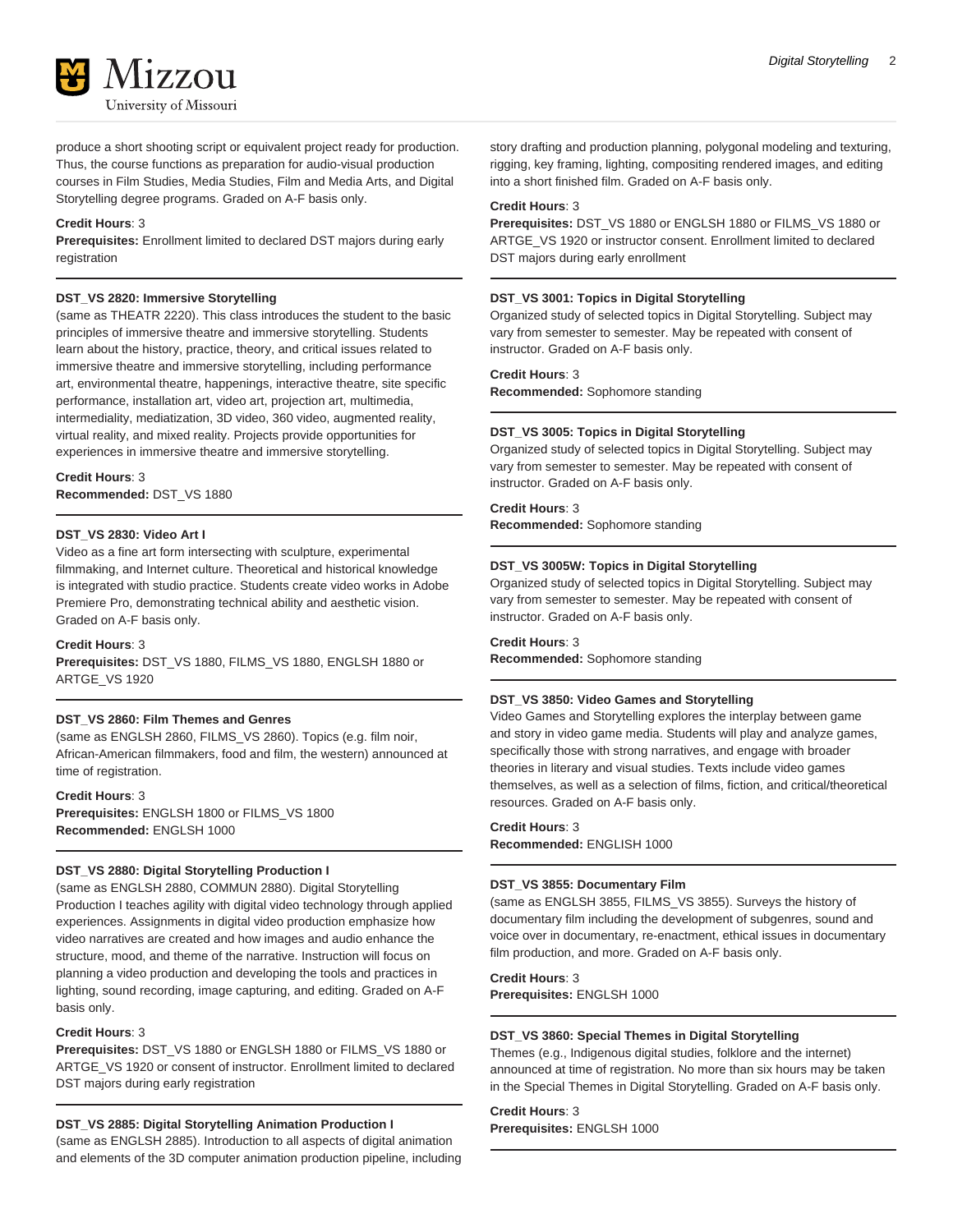

# **DST\_VS 3880: Writing and Theory for Digital Media**

(same as ENGLSH 3880). Writing and Theory for Digital Media teaches the skills, methods and theoretical frameworks needed to write for new media. Students will study and practice writing for web-based and digital media platforms, including blogs, podcasts, vlogs, and the emerging possibilities of locative and interactive media. Assignments emphasize the professional and creative possibilities of new media production. In addition to the hands-on creation for audio, screen-based, networked, and hybrid forms of digital media, students will also read, discuss, and write about work by new media theorists. Graded on A-F basis only.

### **Credit Hours**: 3

**Prerequisites:** DST\_VS 1880 or ENGLSH 1880 or FILMS\_VS 1880 or ARTGE\_VS 1920 or instructor consent. Enrollment limited to declared DST majors during early enrollment

**Recommended:** Sophomore standing or above; ENGLSH 1000

# **DST\_VS 3880W: Writing and Theory for Digital Media - Writing Intensive**

(same as ENGLSH 3880W). Writing and Theory for Digital Media teaches the skills, methods and theoretical frameworks needed to write for new media. Students will study and practice writing for web-based and digital media platforms, including blogs, podcasts, vlogs, and the emerging possibilities of locative and interactive media. Assignments emphasize the professional and creative possibilities of new media production. In addition to the hands-on creation for audio, screen-based, networked, and hybrid forms of digital media, students will also read, discuss, and write about work by new media theorists. Graded on A-F basis only.

### **Credit Hours**: 3

**Prerequisites:** DST\_VS 1880 or ENGLSH 1880 or FILMS\_VS 1880 or ARTGE\_VS 1920 or instructor consent. Enrollment limited to declared DST majors during early enrollment

**Recommended:** Sophomore standing or above; ENGLSH 1000

### **DST\_VS 3885: Audio Storytelling**

Students in this course explore the skills, methods and theoretical frameworks needed to produce audio for new media and to understand the relationship between audio and digital culture. Students will study and practice writing and producing for web-based and digital media platforms. Assignments emphasize the professional and creative possibilities of new media production with an emphasis on audio. In addition to the hands-on creation of audio for radio, podcast, as well as screen-based, networked, and hybrid forms of digital media, students will also read, discuss, and write about work by producers and radio historians and theorists. Graded on A-F basis only.

### **Credit Hours**: 3

**Prerequisites:** DST\_VS 1880/ENGLSH 1880/FILMS\_VS 1880/ ARTGE\_VS 1920 or consent of instructor

### **DST\_VS 3885W: Audio Storytelling - Writing Intensive**

Students in this course explore the skills, methods and theoretical frameworks needed to produce audio for new media and to understand the relationship between audio and digital culture. Students will study and practice writing and producing for web-based and digital media platforms. Assignments emphasize the professional and creative possibilities of new media production with an emphasis on audio. In addition to the hands-on creation of audio for radio, podcast, as well as screen-based, networked, and hybrid forms of digital media, students will also read, discuss, and

write about work by producers and radio historians and theorists. Graded on A-F basis only.

#### **Credit Hours**: 3

**Prerequisites:** DST\_VS 1880/ENGLSH 1880/FILMS\_VS 1880/ ARTGE\_VS 1920 or consent of instructor

# **DST\_VS 4005: Topics in Digital Storytelling**

Advanced study of selected topics in Digital Storytelling. Subject may vary from semester to semester. May be repeated with consent of instructor. Graded on A-F basis only.

### **Credit Hours**: 3

**Recommended:** Sophomore standing

### **DST\_VS 4005W: Topics in Digital Storytelling - Humanities - Writing Intensive**

Advanced study of selected topics in Digital Storytelling. Subject may vary from semester to semester. May be repeated with consent of instructor. Graded on A-F basis only.

#### **Credit Hours**: 3

**Recommended:** Sophomore standing

### **DST\_VS 4810: Film Theory**

(same as ENGLSH 4810, FILMS\_VS 4810). This course explores contemporary trends in film theory. Topics may include: psychoanalysis, feminism, Marxism, cultural studies, queer theory, audience and star studies, post colonialism, among others.

### **Credit Hours**: 3

**Prerequisites:** ENGLSH 1000 and ENGLSH 1800 or FILMS\_VS 1800; junior standing

### **DST\_VS 4830: Video Art II**

Video as a fine art form intersecting with sculpture, experimental filmmaking, and Internet culture. Theoretical and historical knowledge is integrated with studio practice. Students create more advanced video works in Adobe Premiere Pro, demonstrating technical ability and aesthetic vision. Projections and video installation works will be emphasized. Graded on A-F basis only.

### **Credit Hours**: 3

**Prerequisites:** DST\_VS 1880, FILMS\_VS 1880, ENGLSH 1880 or ARTGE\_VS 1920 and DST\_VS 2830 or ARTGE\_VS 4030

#### **DST\_VS 4840: Culture and Media**

(same as ENGLSH 4840, FILMS\_VS 4840; cross-leveled with ENGLSH 7840, FILMS\_VS 7840). Topics (e.g. Cinema and Imperialism, Indigenous Media, Ethnographic Documentary) announced at time of registration.

### **Credit Hours**: 3

**Prerequisites:** ENGLSH 1000 and ENGLSH 1800 or FILMS\_VS 1800; junior standing or instructor's consent required

### **DST\_VS 4880: Digital Storytelling Production II**

(same as ENGLSH 4880, COMMUN 4880). Digital Storytelling Production II introduces students to advanced techniques in digital storytelling production, while further developing skills in script writing, storyboarding, Adobe Premiere Pro, and video production with DSLR cameras.